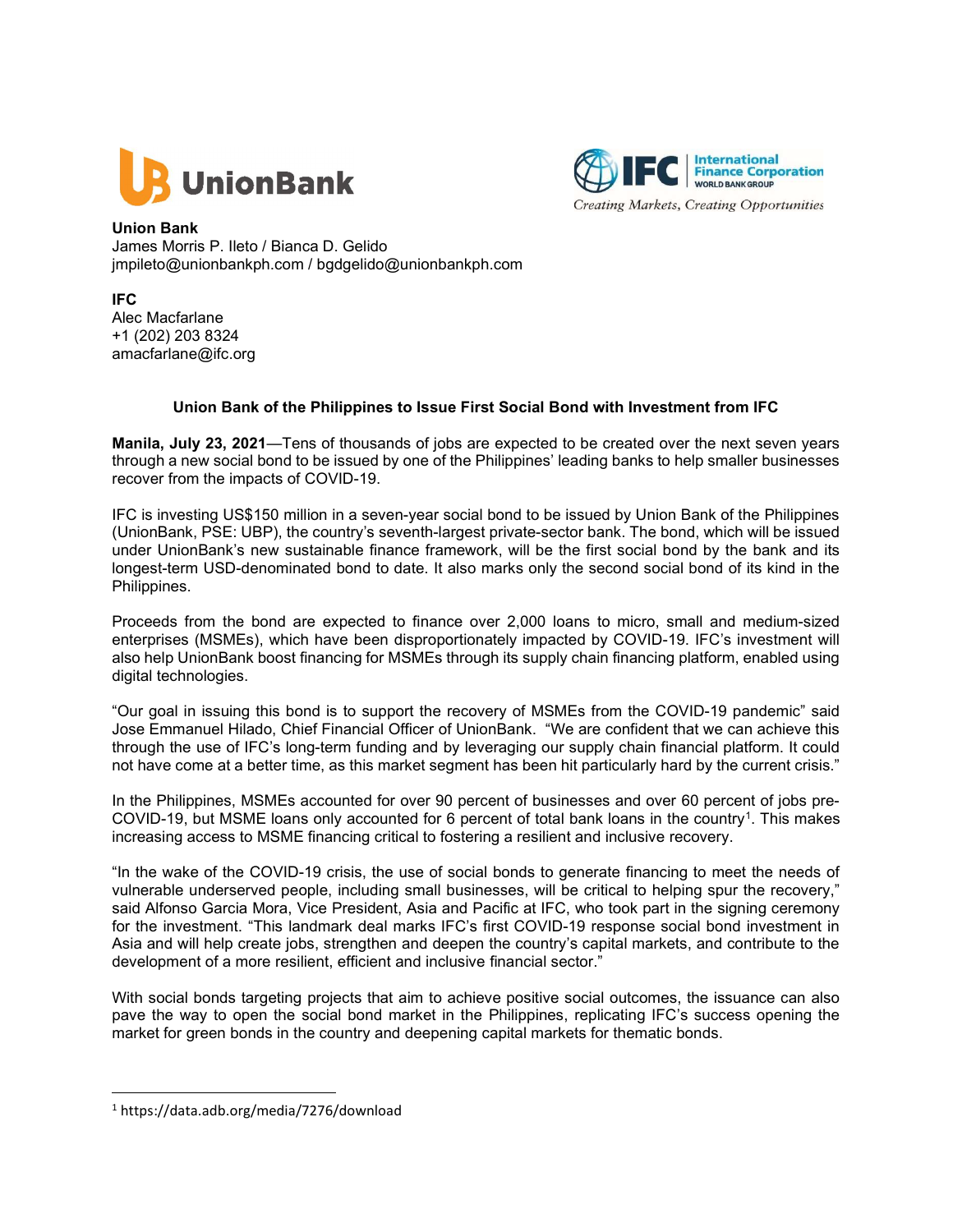The bond is aligned with International Capital Markets Association (ICMA) social bond principles and the ASEAN Social Bond Standards, as confirmed by a second-party opinion provided by ESG research and ratings company Sustainalytics.

As of the end of FY 2020, IFC had issued 53 social bonds in public and private markets in 11 different currencies. Since 2017, IFC social bonds have supported 153 eligible projects totaling \$4.3 billion, reaching 2.6 million farmers, feeding three million people, and treating 1.6 million malnourished children. IFC more than doubled its issuances of social bonds in FY20 amid COVID-19.

# About IFC

IFC—a member of the World Bank Group—is the largest global development institution focused on the private sector in emerging markets. We work in more than 100 countries, using our capital, expertise, and influence to create markets and opportunities in developing countries. In fiscal year 2020, we invested \$22 billion in private companies and financial institutions in developing countries, leveraging the power of the private sector to end extreme poverty and boost shared prosperity. For more information, visit www.ifc.org.

#### Stay Connected

www.ifc.org/eastasia www.facebook.com/IFCeap www.twitter.com/IFC\_EAP www.linkedin.com/showcase/ifc-asiapacific www.youtube.com/IFCvideocasts www.instagram.com\ifc\_org

## About UnionBank

Union Bank of the Philippines (UnionBank) has always been among the first to embrace technological innovations to empower its customers. It embraces the future of banking and is committed to be the Philippines' leading digital bank to best serve the growing needs of Filipinos everywhere.

It has consistently been recognized as of one of Asia's leading companies, ranking among the country's top universal banks in terms of profitability and efficiency.

Over the years, UnionBank has garnered a record-breaking number of awards and recognition including "Top 1 Most Recommended Retail Bank in Asia Pacific" by BankQuality.com; "Best Bank Transformation in South East Asia 2021" from Global Banking and Finance; "Best Bank for Customer Experience in South East Asia 2021" from Global Brands Magazine; 4-Time "Digital Bank of the Year (2018-2021)" from The Asset Triple A; "Fastest Growing Fintech Company, South East Asia 2021" for UBX from Global Banking and Finance; "Asia's Best Bank Transformation" from Euromoney; "Asia-Pacific Retail Bank of the Year" from Retail Banker International; "Top 2 Most Helpful Banks in Asia Pacific during COVID-19" by BankQuality.com; "Asia Pacific Digital Trailblazer" for UnionBank and "DX CEO Asia Pacific" for President and CEO Edwin R. Bautista from IDC Asia Pacific DX Awards; "Best Digital Community Impact Initiative, South East Asia 2020" for UBX from CFI.co; "Fastest Growing Fintech Company, South East Asia 2020" for UBX from Global Brands Magazine; "2020 Digital Banker of the Year in Asia-Pacific" for President and CEO from The Asset; three-time "Best Digital Bank Philippines" from Asiamoney and International Finance Magazine; back-to-back Digital Transformer of the Year Philippines" from IDC DX Awards Philippines; "Best Retail Bank Philippines 2020" from Global Banking and Finance, The Asian Banker and The Digital Banker; "Domestic Retail Bank of the Year Philippines" from Asian Banking & Finance; back-to-back "Best Digital Bank Philippines" & "Most Innovative Cash Management Services Bank Philippines" from Global Banking and Finance; "#1 Best Service Domestic Bank in the Philippines" at the 2020 Asiamoney Cash Management Survey; "Best Bank for SMEs" from Asiamoney; "SME Bank of the Year - Philippines" from Asian Banking and Finance; "Model Bank Award for Financial Inclusion 2020" from Celent Model Bank